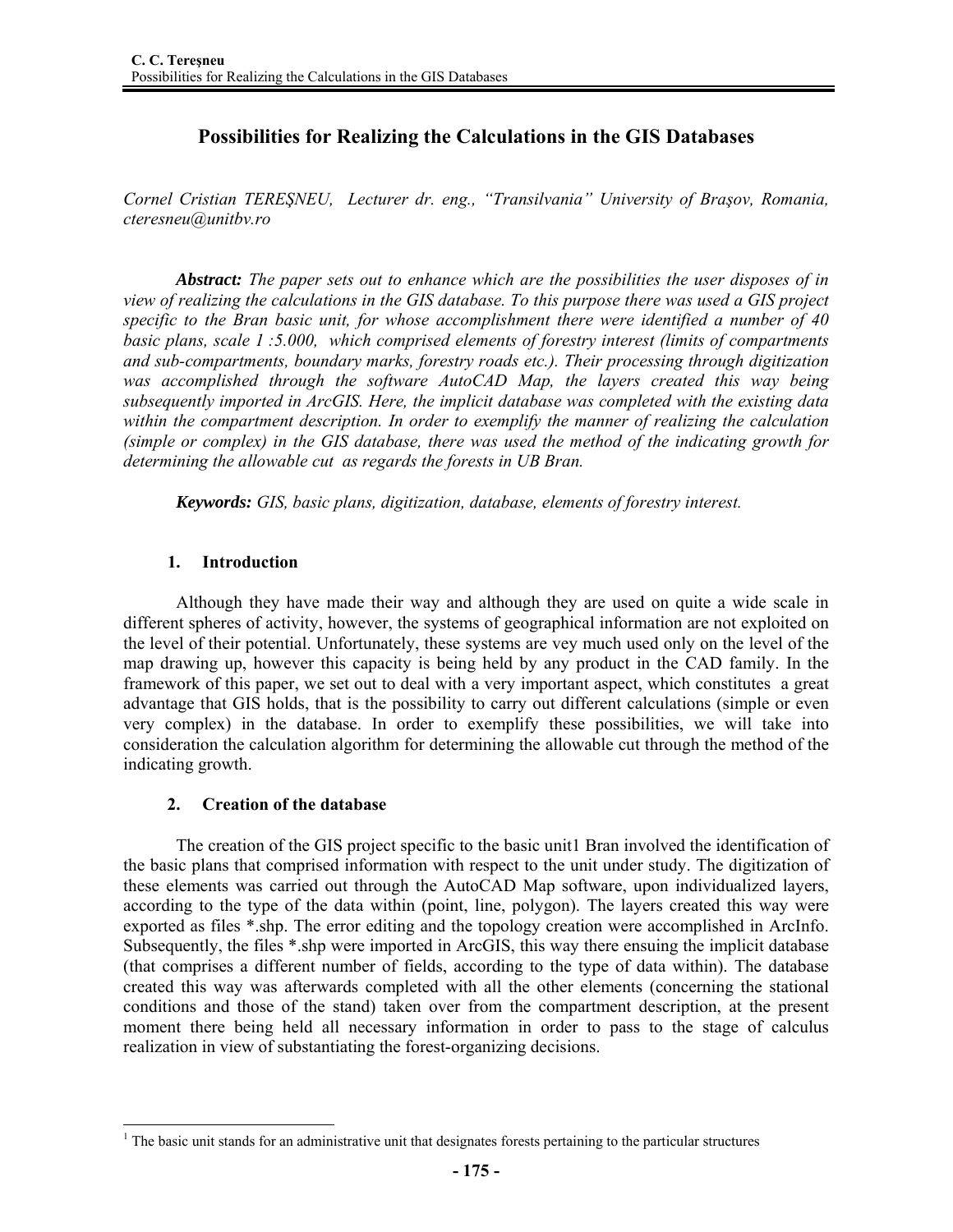### **3. Defining a mathematical model for determining the allowable cut**

With the purpose of determining a mathematical model that should allow the automation of the determinations specific to the method of indicating growth, there was used an adapted variant of the SIMBIOF (Seceleanu, 1998). The adaptation of this software refered to the conditions imposed to every stand with the purpose of its being fit within one of the 6 groups presented above.

Determining the measure of the allowable cut of main products through the intermediary of this model implies compulsorily going through two stages:

- a) Repartition of the stands included within the production fund, through the intermediary of a condition of separation in six groups (C1…C6). In the framework of every group, for every stand there will be calculated the growth of the principal production in different moments specified in the relations described within the algorithm. There imposes itself the condition for every stand to be placed in a single group;
- b) Calculation of the indicators XV1…XV6 and application of the procedure for determining the possibility.

### **3.1. Repartition of the stands and calculation of the principal production growths**

There are taken into consideration the stands which become exploitable in the following 60 years.

**C1** – there are included information with respect to the stands that meet the requirement:

TA $>$ TE-10, where: TA – actual age of the stand; TE – maturity age.

The stands included in this group will be further differentiated into 3 categories in relation to the length of the remaining regeneration period (PRM): PRM  $\leq 10 \Rightarrow C11$ ; 11  $\leq$  PRM  $\leq 20 \Rightarrow C12$ ;  $PRM \geq 21 \implies C13$ .

There will be calculated and added up the volume of the stands and of the growths on the period (for the stands entered within C1):

$$
V_1 = \sum V_1^1 + \frac{1}{2} \sum V_1^2 + \frac{1}{3} \sum V_1^3
$$
 (1)

where:  $V_1^1$  - the volume of the stands included within C11;  $V_1^2$  - the volume of the stands included within C12;  $V_1^3$  - the volume of the stands included within C13.

 $V_1^1$ ,  $V_1^2$ ,  $V_1^3$  there will be calculated with the relations:

$$
V_1^1 = V_{TA}^R + \frac{V_{TA+10}^C - V_{TA}^C}{2}
$$
 (2)

$$
V_1^2 = V_{TA}^R + \frac{V_{TA+20}^C - V_{TA}^C}{2}
$$
 (3)

$$
V_1^3 = V_{TA}^R + \frac{V_{TA+30}^C - V_{TA}^C}{2}
$$
 (4)

where:  $V_{TA}^R$  - the real total volume of the stand at the age TA (existing in the database);  $V_{TA}^C$  the calculated total volume of the stand at the age TA;  $V_{TA+10}^C$ ,  $V_{TA+20}^C$ ,  $V_{TA+30}^C$ ,  $\ldots$ ,  $V_{TA+80}^C$  - the calculated total volume of the stands at the age TA+10, TA+20, TA+30,  $\dots$ , TA+80.

**C2** – there are included information with respect to the stands that fulfill the condition: TA>TE-20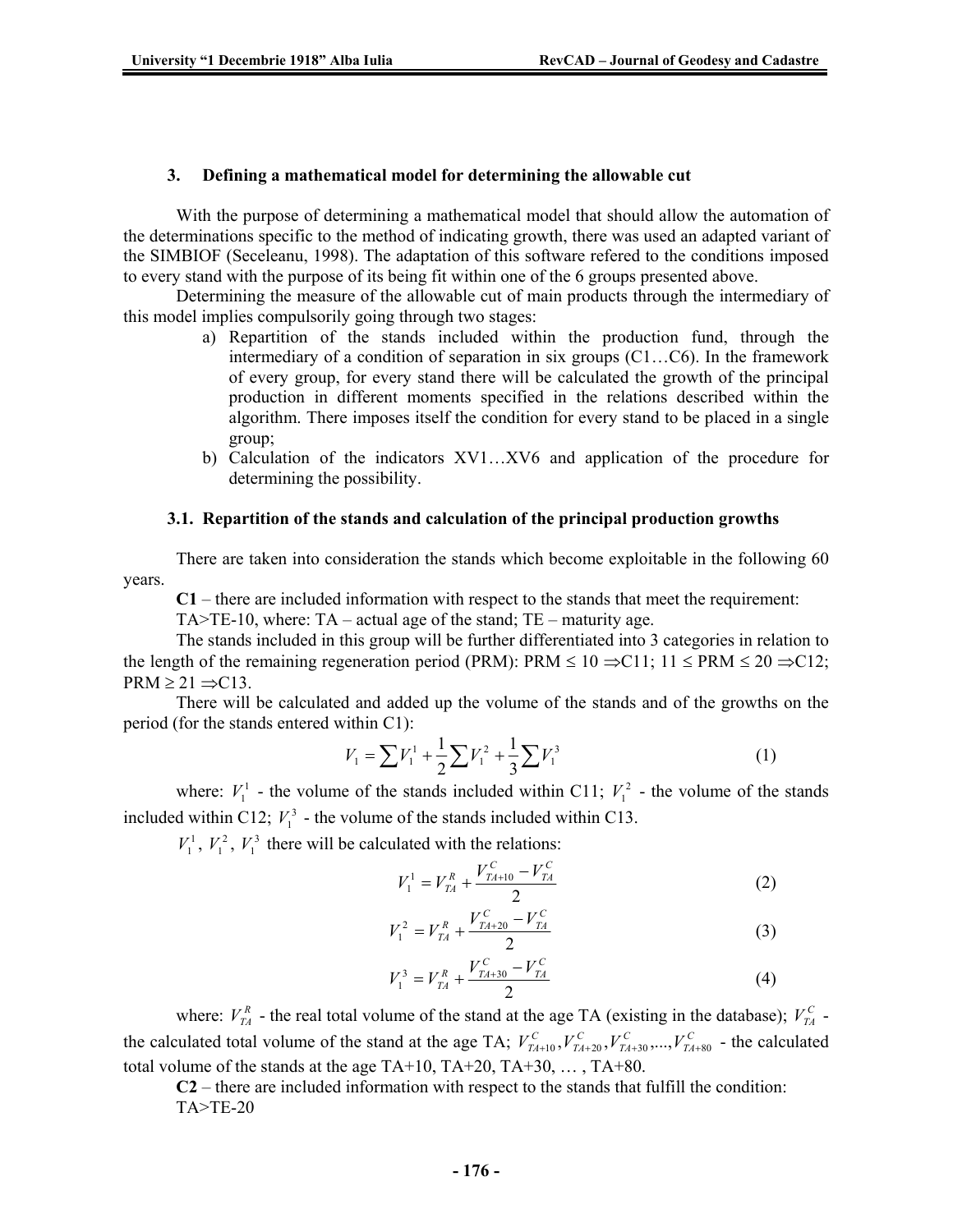The stands included in this group will be differentiated in 3 categories in relation to the duration of the remaining period of regeneration (PRM): PRM  $\leq 10 \Rightarrow C21$ ; 11  $\leq$  PRM  $\leq 20 \Rightarrow C22$ ;  $PRM \geq 21 \implies C23$ 

There is calculated and added up the volume of the stands and of the growths on the period (for the stands entered within C2):

$$
V_2 = \sum V_2^1 + \frac{1}{2} \sum V_2^2 + \frac{1}{3} \sum V_2^3
$$
 (5)

where:  $V_2^1$  - the volume of the stands included within C21;  $V_2^2$  - the volume of the stands included within C22;  $V_2^3$  - the volume of the stands included within C23.

 $V_2^1$ ,  $V_2^2$ ,  $V_2^3$  - there will be calculated with the relations:

$$
V_2^1 = V_{TA}^R + (V_{TA+10}^C - V_{TA}^C) + \left(\frac{V_{TA+20}^C - V_{TA+10}^C}{2}\right)
$$
 (6)

$$
V_2^2 = V_{TA}^R + (V_{TA+10}^C - V_{TA}^C) + \left(\frac{V_{TA+30}^C - V_{TA+10}^C}{2}\right)
$$
 (7)

$$
V_2^3 = V_{TA}^R + (V_{TA+10}^C - V_{TA}^C) + \left(\frac{V_{TA+40}^C - V_{TA+10}^C}{2}\right)
$$
 (8)

**C3** – there are included information with respect to the stands that fulfill the condition: TA>TE-30

The stands included within this group will be likewise differentiated in 3 categories, in relation to the duration of the remaining period of regeneration (PRM): PRM  $\leq 10 \Rightarrow C31$ ; 11  $\leq$  $PRM \leq 20 \implies C32$ ;  $PRM \geq 21 \implies C33$ .

There will be calculated and added up the volume of the stands and of the growths upon the period (for the stands entered within C3):

$$
V_3 = \sum V_3^1 + \frac{1}{2} \sum V_3^2 + \frac{1}{3} \sum V_3^3 \tag{9}
$$

where:  $V_3^1$  - the volume of the stands included within C31;  $V_3^2$  - the volume of the stands included within C32;  $V_3^3$  - the volume of the stands included within C33.

 $V_3^1$ ,  $V_3^2$ ,  $V_3^3$  - will be calculated with the relations:

$$
V_3^1 = V_{TA}^R + (V_{TA+20}^C - V_{TA}^C) + \left(\frac{V_{TA+30}^C - V_{TA+20}^C}{2}\right)
$$
 (10)

$$
V_3^2 = V_{TA}^R + (V_{TA+20}^C - V_{TA}^C) + \left(\frac{V_{TA+40}^C - V_{TA+20}^C}{2}\right)
$$
 (11)

$$
V_3^3 = V_{TA}^R + (V_{TA+20}^C - V_{TA}^C) + \left(\frac{V_{TA+50}^C - V_{TA+20}^C}{2}\right)
$$
 (12)

**C4** – there are included information with respect to the stands that fulfill the condition: TA>TE-40

The stands included within this group will be likewise differentiated in 3 categories in relation to the duration of the remaining period of regeneration (PRM): PRM  $\leq 10 \Rightarrow C41$ ; 11  $\leq$  $PRM \leq 20 \implies C42$ ;  $PRM \geq 21 \implies C43$ .

There will be calculated and added up the volume of the stands and of the growths upon the period (for the stands entered within C4):

$$
V_4 = \sum V_4^1 + \frac{1}{2} \sum V_4^2 + \frac{1}{3} \sum V_4^3 \tag{13}
$$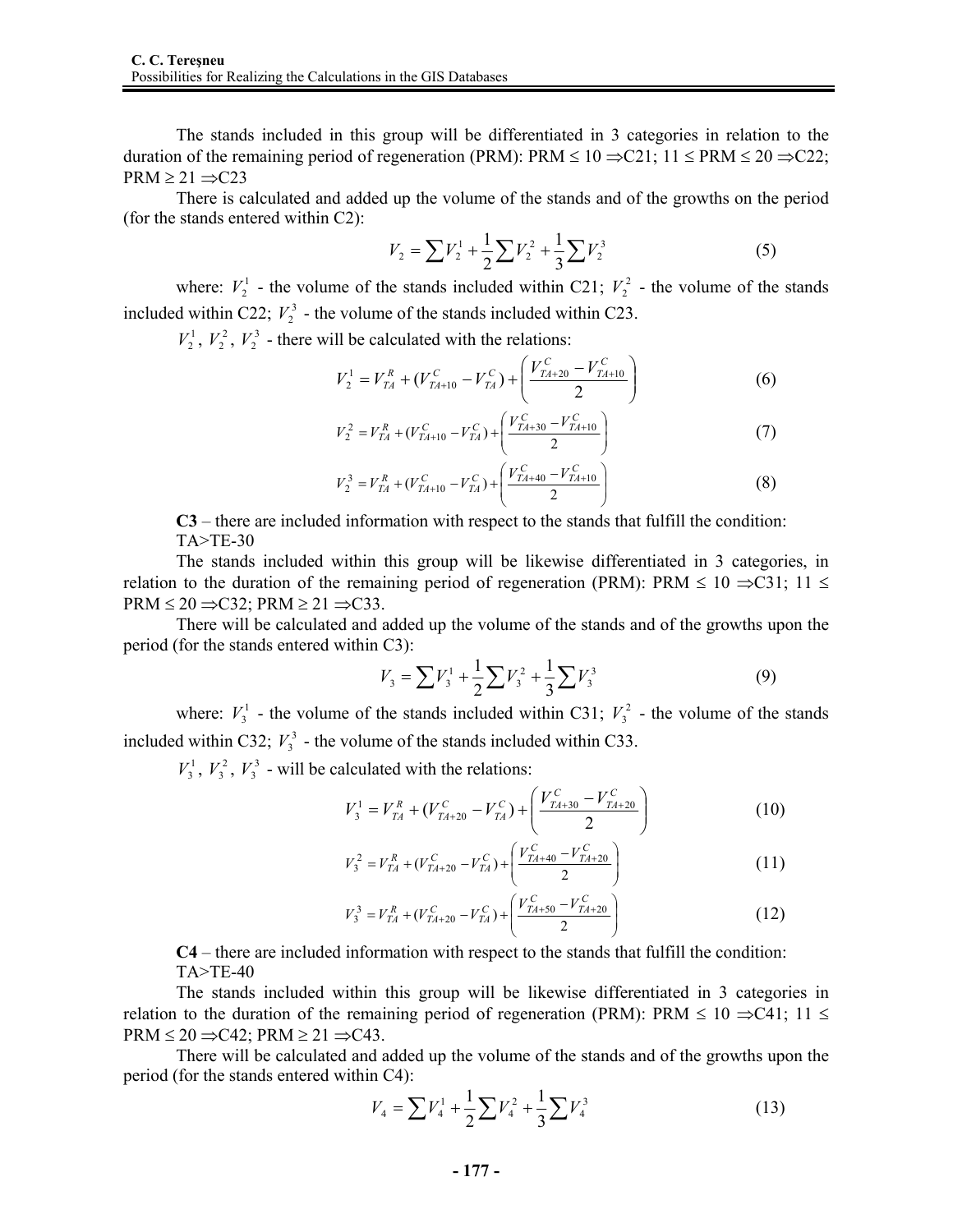where:  $V_4^1$  - the volume of the stands included within C41;  $V_4^2$  - the volume of the stands included within C42;  $V_4^3$  - the volume of the stands included within C43.

 $V_4^1$ ,  $V_4^2$ ,  $V_4^3$  - will be calculated with the relations:

$$
V_4^1 = V_{TA}^R + (V_{TA+30}^C - V_{TA}^C) + \left(\frac{V_{TA+40}^C - V_{TA+30}^C}{2}\right)
$$
 (14)

$$
V_4^2 = V_{TA}^R + (V_{TA+30}^C - V_{TA}^C) + \left(\frac{V_{TA+50}^C - V_{TA+30}^C}{2}\right)
$$
 (15)

$$
V_4^3 = V_{TA}^R + (V_{TA+30}^C - V_{TA}^C) + \left(\frac{V_{TA+60}^C - V_{TA+30}^C}{2}\right)
$$
 (16)

**C5** – there are included information with respect to the stands that fulfill the condition: TA>TE-50

The stands included within this group will be likewise differenciated in 3 categories in relation to the duration of the remaining period of regeneration (PRM): PRM  $\leq 10 \Rightarrow C51$ ; 11  $\leq$  $PRM \leq 20 \implies C52$ ;  $PRM \geq 21 \implies C53$ .

There will be calculated and added up the volume of the stands and of the growths upon the period (for the stands entered within C4):

$$
V_s = \sum V_s^1 + \frac{1}{2} \sum V_s^2 + \frac{1}{3} \sum V_s^3 \tag{17}
$$

where:  $V_5^1$  - the volume of the stands included within C51;  $V_5^2$  - the volume of the stands included within C52;  $V_5^3$  - the volume of the stands included within C53.

 $V_5^1$ ,  $V_5^2$ ,  $V_5^3$  - will be calculated with the relations:

$$
V_5^1 = V_{TA}^R + (V_{TA+40}^C - V_{TA}^C) + \left(\frac{V_{TA+50}^C - V_{TA+40}^C}{2}\right)
$$
 (18)

$$
V_5^2 = V_{TA}^R + (V_{TA+40}^C - V_{TA}^C) + \left(\frac{V_{TA+60}^C - V_{TA+40}^C}{2}\right)
$$
 (19)

$$
V_5^3 = V_{TA}^R + (V_{TA+40}^C - V_{TA}^C) + \left(\frac{V_{TA+70}^C - V_{TA+40}^C}{2}\right)
$$
 (20)

**C6** –there are included information with respect to the stands that fulfill the condition: TA>TE-60

The stands included within this group will be likewise differentiated in 3 categories in relation to the duration of the remaining period of regeneration (PRM): PRM  $\leq 10 \Rightarrow C61$ ; 11  $\leq$  $PRM \leq 20 \Rightarrow C62$ ;  $PRM \geq 21 \Rightarrow C63$ .

There will be calculated and added up the volume of the stands and of the growths upon the period (for the stands entered within C4):

$$
V_6 = \sum V_6^1 + \frac{1}{2} \sum V_6^2 + \frac{1}{3} \sum V_6^3 \tag{21}
$$

where:  $V_6^1$  - the volume of the stands included within C61;  $V_6^2$  - the volume of the stands included within C62;  $V_6^3$  the volume of the stands included within C63.

 $V_6^1$ ,  $V_6^2$ ,  $V_6^3$  - will be calculated with the relations:

$$
V_6^1 = V_{TA}^R + (V_{TA+50}^C - V_{TA}^C) + \left(\frac{V_{TA+60}^C - V_{TA+50}^C}{2}\right)
$$
 (22)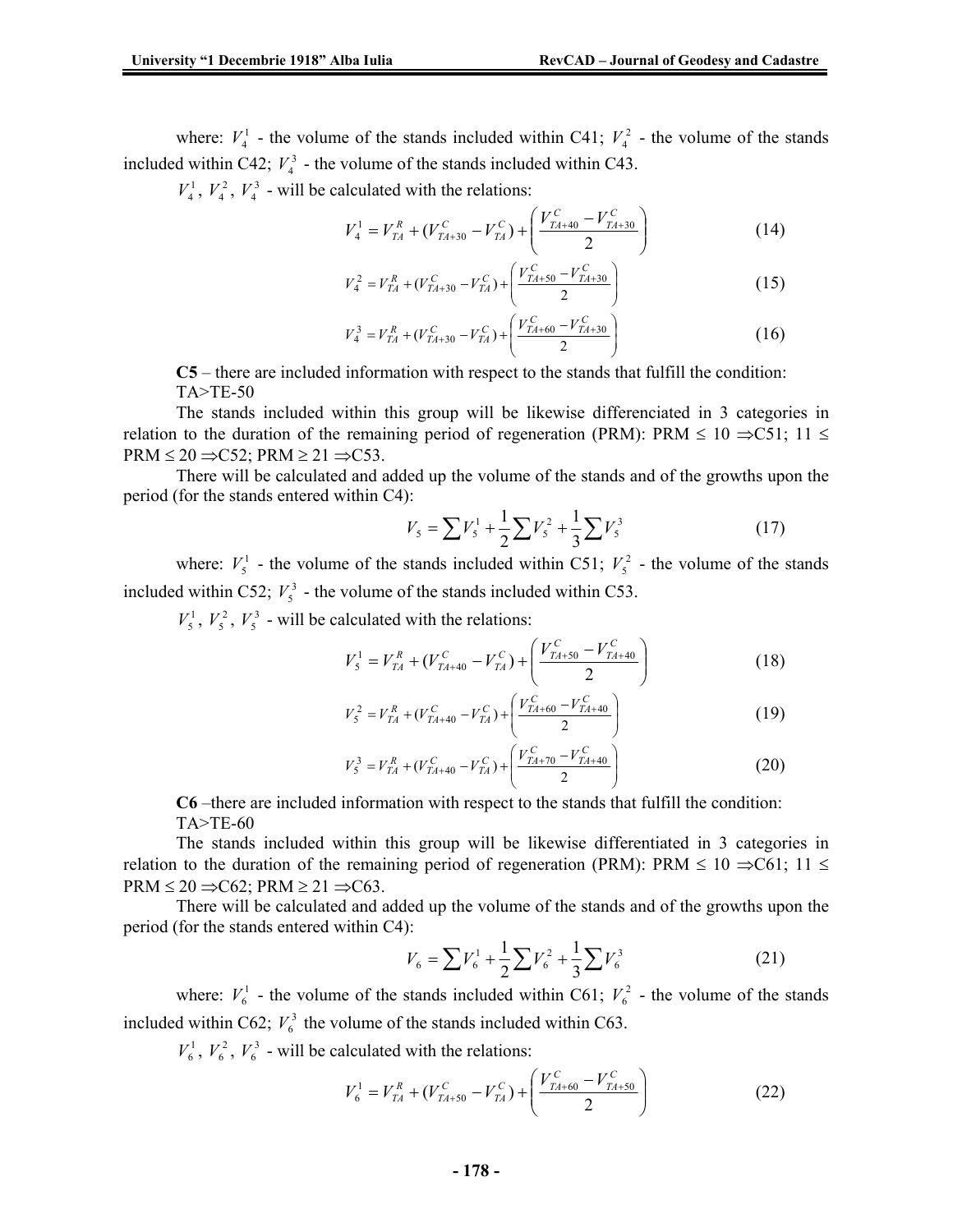$$
V_6^2 = V_{TA}^R + (V_{TA+50}^C - V_{TA}^C) + \left(\frac{V_{TA+70}^C - V_{TA+50}^C}{2}\right)
$$
 (23)

$$
V_6^3 = V_{TA}^R + (V_{TA+50}^C - V_{TA}^C) + \left(\frac{V_{TA+80}^C - V_{TA+50}^C}{2}\right)
$$
 (24)

#### **3.2. Calculation of the indicators for determining the measure of the allowable cut**

Determining the measure of the possibility implies the calculation of the following indicators:

XVD – the volume of wood that may be harvested in the first decade;

XVE – the volume of wood that may be harvested in the first 20 years;

XV3 – the volume of wood that may be harvested in the first 30 years;

- XVF the volume of wood that may be harvested in the first 40 years;
- XV5 the volume of wood that may be harvested in the first 50 years;

XVG – the volume of wood that may be harvested in the first 60 years;

The calculation of these indicators is carried out through the relations:  $\overline{r}$ 

$$
XVD = V1\nXVE = V1 + V2\nXV3 = V1 + V2 + V3\nXVF = V1 + V2 + V3 + V4\nXV5 = V1 + V2 + V3 + V4 + V5\nXVG = V1 + V2 + V3 + V4 + V5 + V6
$$
\n(25)

The final algorithm for determining the possibility is constructed on the following steps: **a. calculation of the indicators XDD1, …, XDD6**, with the relations:

$$
XDD1 = 2 \cdot XVD - 20 \cdot CI
$$
  
\n
$$
XDD2 = XVE - 20 \cdot CI
$$
  
\n
$$
XDD3 = XV3 - 30 \cdot CI
$$
  
\n
$$
XDD4 = XVF - 40 \cdot CI
$$
  
\n
$$
XDD5 = XVS - 50 \cdot CI
$$
  
\n
$$
XDD6 = XVG - 60 \cdot CI
$$
  
\n(26)

#### **b. calculation of the indicator for excess through the relation:**

$$
XQ = (20 \cdot CI + XDM)/(20 \cdot CI)
$$
\n<sup>(27)</sup>

where:

$$
XDM = \min(XDD1, XDD2, XDD3, XDD4, XDD5, XDD6)
$$

#### **c. calculation of the allowable cut through the relation:**

$$
XPCI = \begin{cases} \min\begin{cases} XVD/10; XVE/20, XY3/30, XFV/40, \\ XY5/50, XVG/60 \end{cases} \text{ if } XQ < 1 \\ \begin{bmatrix} a + (1-a) \cdot XQ \end{bmatrix} \cdot CI & \text{ if } XQ \ge 1 \end{cases}
$$
 (28)

where:

CI – indicating growth of the production fund;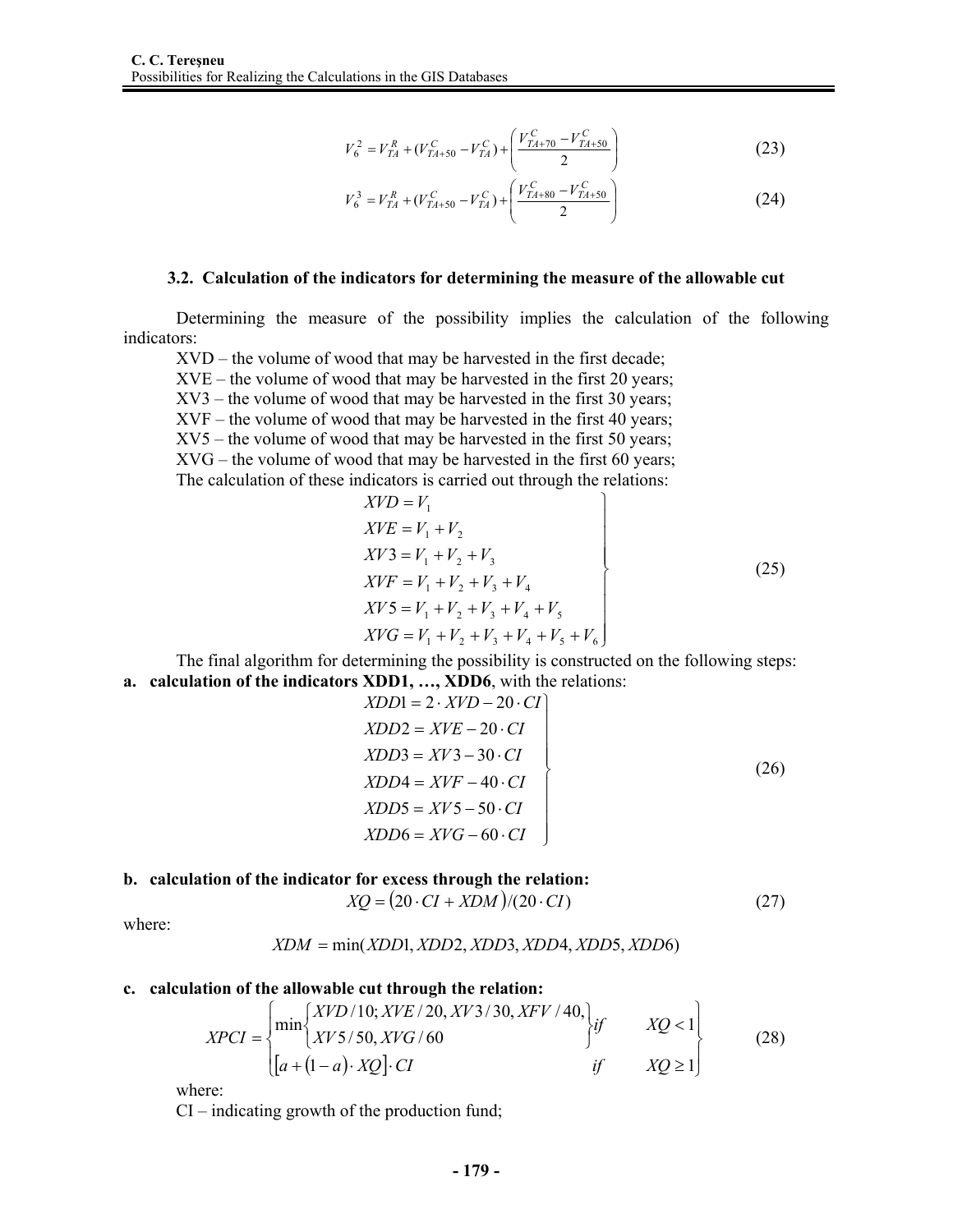a,b – coefficients of an equation of regression, differentiated in relation to the size of the adopted cycle.

### **4. Utilization of the ArcGIS software for determining the allowable cut on the basis of the created model**

Determining the allowable cut may be carried out with the help of the software ArcGIS. Unfortunately, the facilities offered by this software as regards the use of the data are less used, within our country there being practically no preoccupation in this respect.

The ArcGIS medium offers this possibility if there are known software developping notions in Visual Basic. In order to solve this issue, we have gone through the following stages (Tereşneu, 2007):

a. Determining the stands which are to be fit in the sub-unit A. This is carried out through the addition of a new field of data in the database, called "SUPRAF\_SUP\_A", for which there will be built a software sequence VBA (fig. 1), which should adequately complete this field.

 Consequently, the field will be completed and through appealing to the function *Statistics…* associated to the former, there will be displayed all calculated information (fig. 2).

b. There are calculated the volumes  $V_{\tau A}^C$  (calculated total volumes) through processing the corresponding data from the adequate dendrometric tables (Giurgiu  $\&$ ., 1972) and they are inscribed in a distinct column of the database.



Fig. 1. Building the VBA program sequence in order to determine the stands included in SUP A

c. Determining the volume  $V_1$  on the basis of the formula (1). In this respect there was created a function called Calcul Volum V1 that digitizes this calculation (fig. 3). Being saved in a separate file, this function may be appealed to at any time for other determinations. Likewise, through the application of the function *Statistics…* upon the new created field, there is obtained a series of information with respect to the values comprised here (fig. 4)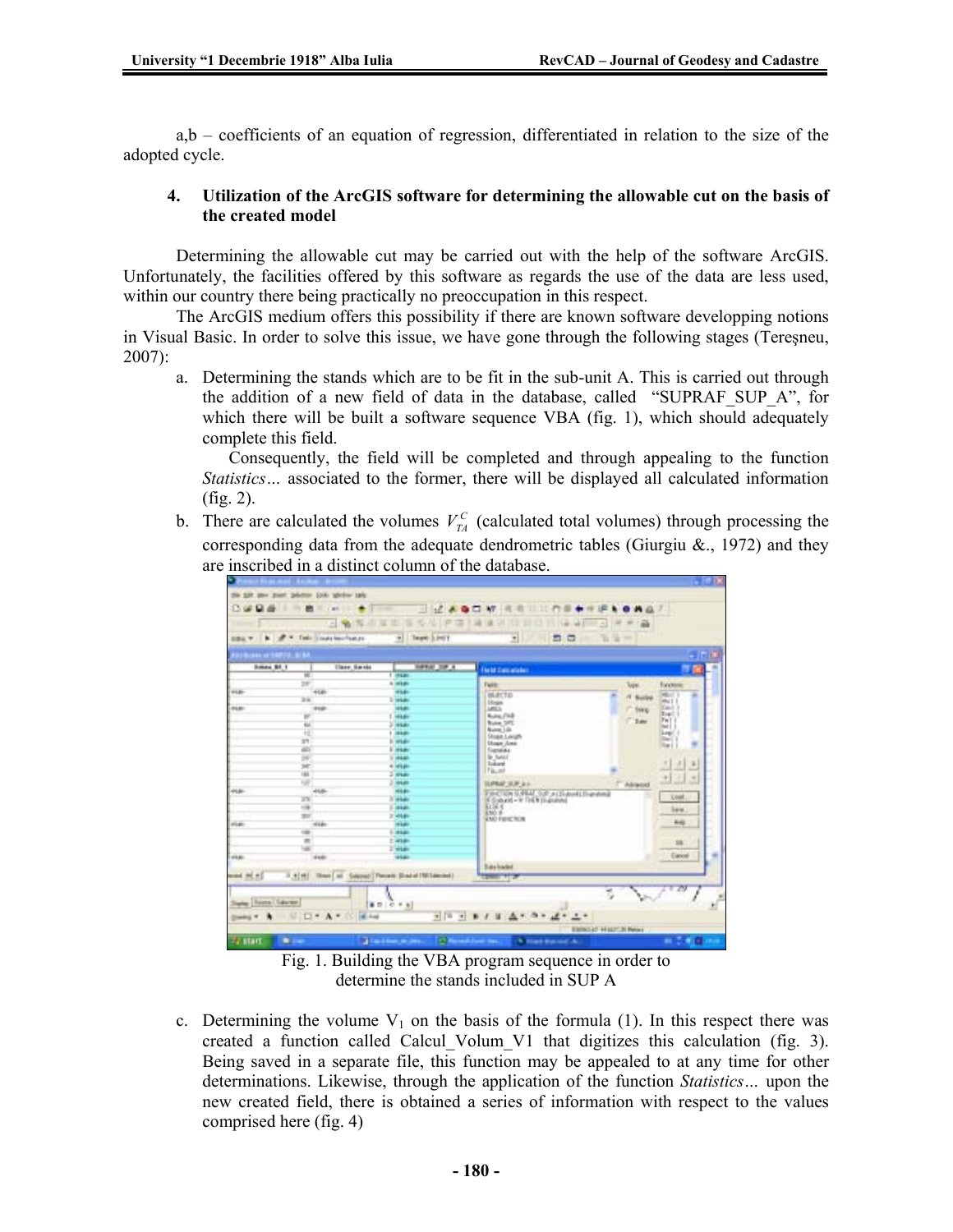- d. Calculation of the volmes V2, …, V6 in a similar manner.
- e. Through adding up the values previously calculated, there were determined the volumes XVD, XVE, XV3, XVF, XV5, XVG, according to the relations (25). As it is about simple relations, there is longer the need to build software sequences VBA, there was only introduced the mathematical relation afferent to each case.

|                                        | 日有海市草田市为传统四/单项则目目目目 马背 三河产业                                        |                                                                                                                                                                                                                                                                                                                                                                                                                                                |                  |             |    |    |                                                                              |
|----------------------------------------|--------------------------------------------------------------------|------------------------------------------------------------------------------------------------------------------------------------------------------------------------------------------------------------------------------------------------------------------------------------------------------------------------------------------------------------------------------------------------------------------------------------------------|------------------|-------------|----|----|------------------------------------------------------------------------------|
|                                        | 100g → トラスト   Gallerine → コート   「 →   「 →   」 →   」 →   2 コート 生年 → |                                                                                                                                                                                                                                                                                                                                                                                                                                                |                  |             |    |    |                                                                              |
| The annual contract in the ALAA        |                                                                    |                                                                                                                                                                                                                                                                                                                                                                                                                                                |                  |             |    |    |                                                                              |
| <b>WEIGHT COMPANY</b><br><b>Bona</b> : | <b>Bodont PA 4</b><br>1m                                           | <b>ECONOMIA</b>                                                                                                                                                                                                                                                                                                                                                                                                                                | 'Eal             |             |    |    | <b>SUPPLIE LIM A</b><br><b>SUPPLA</b><br>the control of the con-<br>$2 - 64$ |
| RK421                                  | m                                                                  |                                                                                                                                                                                                                                                                                                                                                                                                                                                | <b>TA</b>        |             |    |    | <b>Kaliman</b>                                                               |
| <b>HAAI</b>                            | <b>JAC</b>                                                         |                                                                                                                                                                                                                                                                                                                                                                                                                                                | 4H               |             |    |    | 4.8 - 6.4 -                                                                  |
| PARKS                                  | shi                                                                |                                                                                                                                                                                                                                                                                                                                                                                                                                                | $\frac{1}{2}$    |             |    |    | 11-54-                                                                       |
|                                        | القائلة                                                            | 4.4                                                                                                                                                                                                                                                                                                                                                                                                                                            |                  | $-46.4 +$   |    |    | <b>Cardonal Comments</b>                                                     |
| <b>KALL</b>                            | 476                                                                |                                                                                                                                                                                                                                                                                                                                                                                                                                                | <b>ILI</b>       |             |    |    | 63,004                                                                       |
| <b>ROGAL</b>                           | 461                                                                |                                                                                                                                                                                                                                                                                                                                                                                                                                                | $^{12}$          |             | ٠  |    | 15 -54                                                                       |
| <b>ROGAZ</b>                           | w                                                                  |                                                                                                                                                                                                                                                                                                                                                                                                                                                | <b>MA</b>        |             | ä  |    | <b>SECRAT</b>                                                                |
| <b>BOE 8.7 B</b>                       | m                                                                  |                                                                                                                                                                                                                                                                                                                                                                                                                                                | Tal.             |             | w  |    | <b>Ballyman</b>                                                              |
| 100107.0                               | $\overline{\tau v}$                                                |                                                                                                                                                                                                                                                                                                                                                                                                                                                | K.               |             |    |    | <b>Hill interest</b>                                                         |
| TOE ER 3                               | 40                                                                 |                                                                                                                                                                                                                                                                                                                                                                                                                                                | A.T.             | <b>TIME</b> |    |    | <b>1137-468-</b>                                                             |
|                                        | <b>Side</b><br><b>Add</b>                                          | <b>Links</b>                                                                                                                                                                                                                                                                                                                                                                                                                                   | 118              |             |    |    | <b>Total</b>                                                                 |
| MARY                                   | الخنافة                                                            | -tub-                                                                                                                                                                                                                                                                                                                                                                                                                                          |                  |             | ¥  |    | <b>SECURE</b>                                                                |
| <b>MAXY</b>                            | ж                                                                  |                                                                                                                                                                                                                                                                                                                                                                                                                                                |                  | MATTE.      |    | зT | <b>Matters of MILIAN</b>                                                     |
|                                        | <b>Build</b>                                                       | <b>USA ALL</b>                                                                                                                                                                                                                                                                                                                                                                                                                                 |                  | Literature  |    |    |                                                                              |
| 98 0.9 1                               | 413<br>28                                                          |                                                                                                                                                                                                                                                                                                                                                                                                                                                | TLT              |             |    |    | Field.                                                                       |
| 108.0.72                               | 434                                                                |                                                                                                                                                                                                                                                                                                                                                                                                                                                | 30               |             | ¥1 |    | <b>SUPPLE SAFLA</b>                                                          |
| NHA 1                                  |                                                                    | W.                                                                                                                                                                                                                                                                                                                                                                                                                                             | 柳                |             |    | ⊕  |                                                                              |
|                                        | 44.41                                                              | -Ballis                                                                                                                                                                                                                                                                                                                                                                                                                                        |                  | $-844 +$    |    |    | <b>Theftuffice</b><br>w                                                      |
| HE375                                  | 391                                                                |                                                                                                                                                                                                                                                                                                                                                                                                                                                | TES              |             |    |    | Email 1<br><b><i><u><i><u>Administration</u></i></u></i></b><br>0.23000      |
| 16.061                                 | 'ali                                                               |                                                                                                                                                                                                                                                                                                                                                                                                                                                | HD.              |             |    |    | 48 00000<br><b>Niselman</b>                                                  |
| <b>FOR E</b>                           | m                                                                  |                                                                                                                                                                                                                                                                                                                                                                                                                                                | <b>KUT</b>       |             | ٠  |    | TREE (ODCITER)<br>Toyota .                                                   |
| MAY 2                                  | <b>FME</b>                                                         |                                                                                                                                                                                                                                                                                                                                                                                                                                                | $\overline{1}$   |             | ä  |    | Manhell'Avidori 3,35025                                                      |
| Fación a                               | Kar                                                                |                                                                                                                                                                                                                                                                                                                                                                                                                                                | K4               |             | ë  |    |                                                                              |
| <b>FISHI</b><br><b>STATISTIC</b>       |                                                                    | $\overline{1}$<br><b>SAC</b>                                                                                                                                                                                                                                                                                                                                                                                                                   | 18<br><b>SAT</b> |             |    |    |                                                                              |
|                                        |                                                                    |                                                                                                                                                                                                                                                                                                                                                                                                                                                |                  |             |    |    |                                                                              |
| Flexion #4 H                           | 1.4 (H) New at Lakesc Penns Had at Milanced                        |                                                                                                                                                                                                                                                                                                                                                                                                                                                | Thier +          |             |    |    |                                                                              |
|                                        |                                                                    |                                                                                                                                                                                                                                                                                                                                                                                                                                                |                  |             |    |    |                                                                              |
| <del>- 12 -</del>                      | ×                                                                  | $\frac{1}{2} \left( \frac{1}{2} \right) \frac{1}{2} \left( \frac{1}{2} \right) \frac{1}{2} \left( \frac{1}{2} \right) \frac{1}{2} \left( \frac{1}{2} \right) \frac{1}{2} \left( \frac{1}{2} \right) \frac{1}{2} \left( \frac{1}{2} \right) \frac{1}{2} \left( \frac{1}{2} \right) \frac{1}{2} \left( \frac{1}{2} \right) \frac{1}{2} \left( \frac{1}{2} \right) \frac{1}{2} \left( \frac{1}{2} \right) \frac{1}{2} \left( \frac{1}{2} \right)$ |                  |             |    |    |                                                                              |

Fig. 2. Applying the "Statistics…" function to the SUPRAF\_SUP\_A field

|                                  | me part painter (on white tak          |                      |                                                                                           |                                                       |                                                   |                                  |                             |
|----------------------------------|----------------------------------------|----------------------|-------------------------------------------------------------------------------------------|-------------------------------------------------------|---------------------------------------------------|----------------------------------|-----------------------------|
|                                  | art.                                   |                      | 1.7.4001M<br>ш                                                                            | 花相<br>ш                                               |                                                   |                                  |                             |
|                                  | $-1$                                   |                      | ×<br>华津                                                                                   | <b>CELL 1999</b><br>148<br><b>SALE</b>                | <b>Call</b><br><b>WELL-TOWER</b><br>$\frac{1}{2}$ |                                  |                             |
|                                  |                                        |                      |                                                                                           |                                                       |                                                   |                                  |                             |
| <b>SBAY</b>                      | b. # * Testi trade bourhance           |                      | a Team Livery                                                                             | $\frac{1}{2}$                                         | $-20$<br>$-1$                                     | The Cap come                     |                             |
| <b>BORGHAM AT MAILER SHOWS.</b>  |                                        |                      |                                                                                           |                                                       |                                                   |                                  | - - 1                       |
| <b>GREAT OUR A</b>               |                                        | ST.COULD BE          |                                                                                           |                                                       |                                                   | SIRRAF (ES.E)                    | 68.8                        |
|                                  | 101-448-                               |                      | <b>MAILBANE</b>                                                                           |                                                       |                                                   | dick-                            | mar.                        |
|                                  | H.H.                                   | <b>VETA</b>          | <b>Tues</b>                                                                               | <b>Table</b>                                          | Fam Nord                                          | m.                               | $-44.4$                     |
| <b>HEAR</b>                      | 清新                                     |                      |                                                                                           |                                                       |                                                   | <b>Sub</b>                       | <b>High</b>                 |
|                                  | $1 - 44.36$                            |                      | <b>COURT THE</b><br><b>Strape</b>                                                         | IF FAIRER                                             | Aku I<br>۰<br>Mad.                                | <b>Julie</b>                     | interaksi                   |
|                                  | <b>Lit made</b>                        |                      | AREA.                                                                                     | 7" Felix                                              | Tax I                                             | mit-                             | $-44$                       |
|                                  | W.                                     | $-1$                 | Hotel, SPC                                                                                | <b>F</b> Date                                         | Exp.L.1<br>Recl 1                                 | Holes                            | diam'r.                     |
|                                  | <b><i>REGISTER</i></b><br>27.3 (44.06) |                      | <b>Plume</b> , Life<br><b>Shaw Looph</b>                                                  |                                                       | мr                                                | <b>Jacks</b><br><b>ALL</b>       | $-0.4$<br><b>High-</b>      |
|                                  | 5.4 - 64.01                            |                      | Shape Alate                                                                               |                                                       | <b>Loan C</b><br>fact.                            | Sd.                              | <b>Hotel</b>                |
|                                  | 12,411                                 | m <sub>0</sub>       | Taxinin                                                                                   |                                                       | Hand                                              | <b>Journal</b>                   | $-0.4$                      |
| 44.66                            | <b>THE</b>                             |                      | Gr. havn<br>2-Analysis                                                                    |                                                       |                                                   | ALL C                            | mid-                        |
|                                  | JET HER                                |                      | Tat. od                                                                                   |                                                       | ×<br>×                                            | <b>Hotel</b>                     | <b>High</b>                 |
|                                  | 12,448                                 |                      | Tá tratura                                                                                |                                                       |                                                   | imako                            | 19441                       |
|                                  | 11.30                                  | <b>What</b>          | VLORITE NG+                                                                               |                                                       | $+1$<br>٠<br>×<br>٠                               | m.                               | ing pri                     |
| <b>HARL</b>                      | 198.40                                 |                      |                                                                                           | - аронгий                                             |                                                   | ALC:                             | <b>CALL</b>                 |
| <b>JAAR</b>                      | <b>BAJK</b>                            |                      | Function Calcul Schult, 1/1<br>IF IS double N'and Fixety Actuals, 111 - Hares East, 1119  |                                                       | Least                                             | <b>José</b>                      | <b>House</b>                |
| <b>JAM</b>                       | as is                                  |                      | the tri think and drive in the CL                                                         |                                                       | <b>Stark</b>                                      | <b>ALL</b>                       | <b>High-</b>                |
| date                             | <b>Hall</b>                            |                      | Bridge Un DATULET - 5" Electered 1-<br>Willem Life TULITAN'S + 5 CB Statue, SA, 11+1-0111 |                                                       |                                                   | <b>Hall</b>                      | <b>CALL</b>                 |
| 104.61                           | <b>HAR</b>                             |                      | Wear, UK DEITUUT +15" Electronal-                                                         |                                                       | m                                                 | imako                            | <b>HEAR</b>                 |
| <b>JAM</b><br>dam.               | <b>ALA</b>                             |                      | Way: 18 DECUMENT 1991 Shape 3d, 1997 (21)                                                 |                                                       |                                                   | <b>Hotel</b>                     | <b>HALL</b><br><b>Hotel</b> |
| 104.61                           | 64.AL<br><b>BAJK</b>                   |                      | Way, In DAILER - 20 Eastend<br>Ween I & DEITANTS                                          |                                                       | $\equiv$                                          | make.<br>make.                   | <b>High</b>                 |
| <b>HALL</b>                      | is in                                  |                      | <b>Director</b>                                                                           |                                                       |                                                   | <b>ALA</b>                       | <b>Hotel</b>                |
|                                  |                                        |                      | <b>House</b>                                                                              |                                                       | <b>Carroll</b>                                    |                                  |                             |
|                                  | 0.9141                                 |                      | Own keeps                                                                                 |                                                       |                                                   |                                  |                             |
| Fiscod 141 #1                    |                                        | Direct Ad Detected L |                                                                                           |                                                       |                                                   |                                  |                             |
|                                  |                                        |                      |                                                                                           |                                                       |                                                   | <b>Sept</b>                      |                             |
|                                  |                                        |                      |                                                                                           |                                                       |                                                   | alts.                            |                             |
| <b>Sterley Trause Liaurice</b>   |                                        |                      | ● 四 (の 8 → 6)                                                                             |                                                       |                                                   |                                  |                             |
| <b>Diedal W</b>                  | $\Box$ + $\Lambda$ +                   | 145 Ford             | $2 11-2 $                                                                                 | ٠<br>$-2 + 4$                                         | $L +$                                             |                                  |                             |
|                                  |                                        |                      |                                                                                           |                                                       |                                                   |                                  |                             |
| <b>Rodom culum for fire Feel</b> |                                        |                      |                                                                                           |                                                       |                                                   | <b>STAND TO ASSESS AT Parent</b> |                             |
| Ey start                         | <b>B</b> Sec. 2011                     |                      | all cardinal as seen                                                                      | * President Av<br><b>College Avenue School Insure</b> |                                                   |                                  | <b>B 2.4 H</b>              |

Fig. 3. Determining the V1 volume in ArcGIS

- f. There is introduced the indicating growth, which was calculated with the software AS, in a separate column.
- g. There are calculated the indicators XDD1, …, XDD6 resorting to the relations (26). Neither in this case there is need to build software sequences VBA. There will be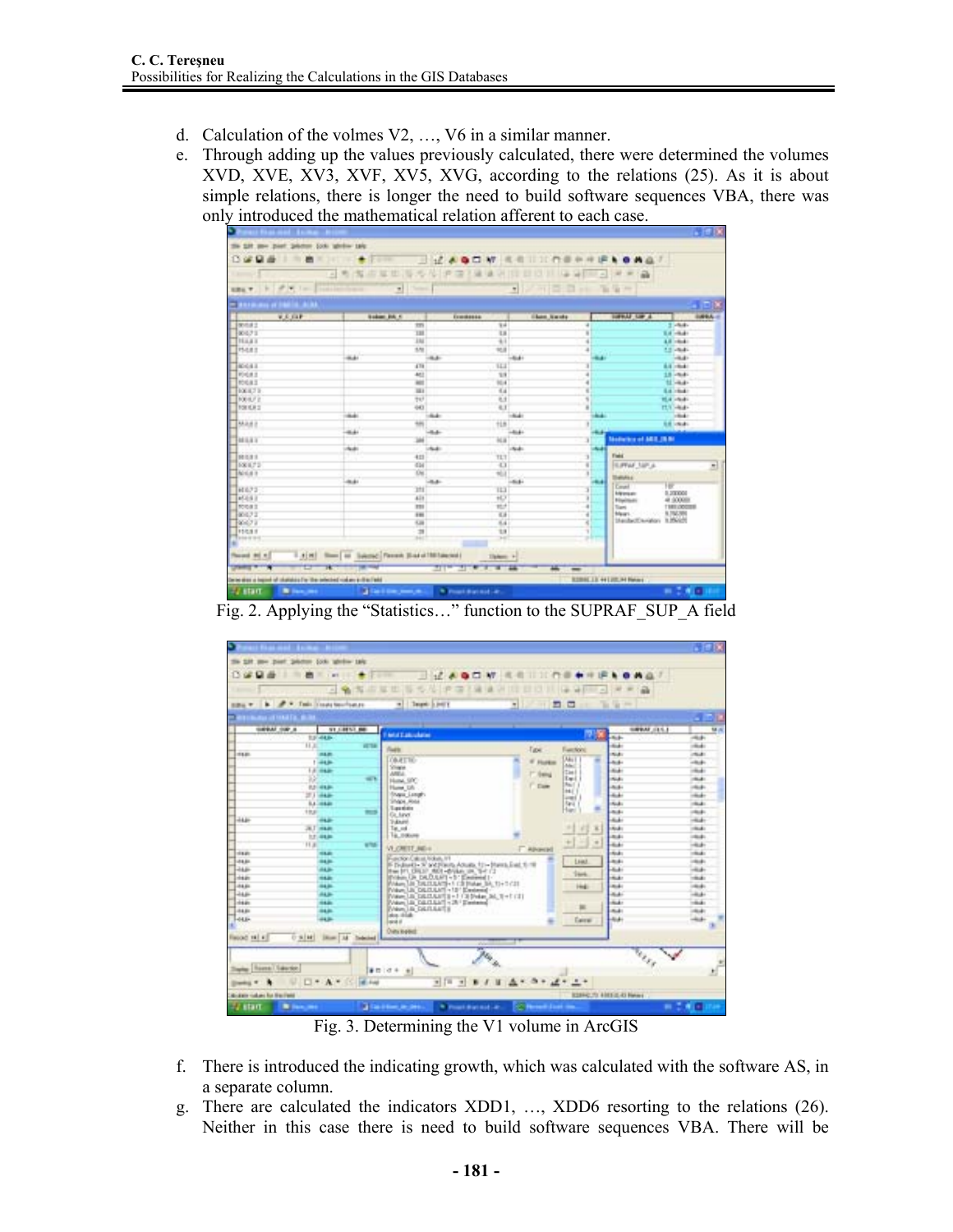introduced the mathematical relations through appealing to the fields that make the object of these processings. In order to exemplify, there is presented in figure 5 the manner of obtaining the indicator XDD1.

| <b>BUILDING STREETS SEA</b><br><b>TOPSAT ST</b> | SELV. R. P. C. Lee Booksminster, C. L. Line |                    | Significant Sam    |                                                |                           |                            |
|-------------------------------------------------|---------------------------------------------|--------------------|--------------------|------------------------------------------------|---------------------------|----------------------------|
|                                                 |                                             |                    |                    |                                                |                           |                            |
|                                                 |                                             |                    |                    |                                                |                           | - 1013                     |
|                                                 | <b><i>DISK DRA TOP</i></b>                  |                    |                    | <b><i><b>RT 19811 BB</b></i></b><br>a province |                           | <b>BLOWST, 980</b>         |
| 1-suit                                          | خيند                                        |                    | 123 - Aub          | -kale                                          | $-444$                    |                            |
| hair                                            | <b>CALLS</b>                                |                    | <b>EXP. Heads</b>  | man.                                           |                           |                            |
| E                                               |                                             |                    | <b>1101 Hitch</b>  | <b>Auto</b>                                    |                           |                            |
|                                                 | z                                           |                    | <b>SIFE CALLS</b>  | <b>Auto</b>                                    | A                         |                            |
| <b>The Contract</b>                             | mar.                                        | <b>Add</b>         | <b>The State</b>   | <b>Take</b>                                    | <b>Charles</b>            |                            |
| ings                                            | <b>Auto</b>                                 |                    | State League       | dealer.                                        | na in                     |                            |
| <b>July</b>                                     | dal-                                        |                    | TTTI - Mali-       | date.                                          | dist.                     |                            |
| <b>Hale</b>                                     | mar.                                        |                    | <b>4236 means</b>  | man.                                           | <b>Suit</b>               |                            |
| <b>Final</b>                                    | ÷,                                          |                    | <b>TOT / House</b> | man.                                           |                           |                            |
| <b>Auto</b>                                     |                                             |                    | <b>RETT-Made</b>   |                                                | 150%                      |                            |
| in it                                           | $\frac{1}{2}$                               | <b>HIST</b>        | <b>List on</b>     |                                                |                           |                            |
| mat                                             | man.                                        | <b>State</b>       | <b>CONTRACTOR</b>  | duals:                                         | <b>National AGE (R.R)</b> |                            |
| <b>Auto</b>                                     | nis.                                        |                    | $20 - 445$         | -test-                                         |                           |                            |
| <b>Hall</b>                                     | hale                                        | m.                 | <b>The State</b>   | <b>Sept</b>                                    | Fast:                     |                            |
| man                                             | <b>Auto</b>                                 |                    | <b>West colour</b> | <b>Auto</b>                                    | MUNITIM                   |                            |
| <b>ALG</b>                                      | nis.                                        | no.<br>œ           |                    | -kal-                                          | <b>Vienno</b>             |                            |
| mar.                                            | AG6                                         | x.                 | <b>SSIA Links</b>  | <b>Sept.</b>                                   | <b>County</b>             | Williams                   |
| <b>Taxa</b>                                     | date.                                       |                    | Held Lawer         |                                                | <b>Mekman</b>             | 779, 53, 840               |
| <b>ALL</b>                                      | i.                                          |                    | <b>ATTS LINES</b>  | -fash-                                         | <b>Madrid Ave</b>         | 22 50 000                  |
| main.                                           | AG6                                         | $\overline{a}$     | <b>The State</b>   | $\overline{a}$                                 | Bank 1                    | <b><i>NEWSLETTER</i></b>   |
| main                                            | <b>Side</b>                                 |                    | Hill interest      | <b>Auto</b>                                    | blased.                   | 764.31352                  |
| <b>Contractor</b>                               | in.                                         |                    | 321 Made           | -teats                                         |                           | Macbell Avenue, 7013-20023 |
| min-                                            | $\frac{1}{2}$                               |                    | <b>FERNÍ HAUGH</b> | <b>AGE</b>                                     |                           |                            |
| <b>Taxa</b>                                     | sink.                                       |                    | 11400 House        | man.                                           |                           |                            |
| <b>Auto</b>                                     | in a                                        | w                  | 1000               |                                                |                           |                            |
| main.                                           | <b>AGH</b>                                  |                    | <b>All Cards</b>   | main.                                          |                           |                            |
| i man                                           | sin i                                       | road.              | <b>FRAL</b>        |                                                |                           |                            |
| <b>J-harts</b>                                  | no.                                         | -halls             |                    | Literatu-                                      | Laborato                  |                            |
| Lisa                                            | <b>SOL</b>                                  | <b>TRAFFICANAL</b> |                    | <b>Carl Co</b>                                 | Tuck.                     |                            |

Fig. 4. Statistical information concerning the V1\_CREST\_IND field

|                  |                                     |                                                     |               |                                   |               |                                      | $-100$         |
|------------------|-------------------------------------|-----------------------------------------------------|---------------|-----------------------------------|---------------|--------------------------------------|----------------|
| TH- 1281         | me part painter (ok white tak       |                                                     |               |                                   |               |                                      |                |
|                  |                                     |                                                     |               |                                   |               |                                      |                |
|                  | л<br>华西区                            |                                                     | ٠             | 4Z<br>▭                           | $\mathbf{M}$  |                                      |                |
|                  | ٨                                   | 框<br>u                                              | s,            | m<br>≔                            |               | ۰<br>$\sim$                          |                |
|                  |                                     |                                                     |               |                                   |               |                                      |                |
| 日本にす             | A. F. Tello (Louds Nourloak et<br>× | $\blacksquare$                                      | Teami: 1.1407 |                                   | ×             | $(5)$ $2$<br>E<br>To Car Inc.        |                |
| <b>Eleven</b>    | <b>The Co</b><br>. .                |                                                     |               |                                   |               |                                      | $\blacksquare$ |
|                  | 12%                                 |                                                     |               | <b>FOR BUILDING</b>               | <b>ISBN 9</b> | <b>Milled</b>                        | side.          |
|                  | 475410                              | mess<br>100,04                                      |               | <b>SVALU</b>                      |               | 47698                                | <b>WINDS</b>   |
| $+14+$           |                                     |                                                     |               |                                   | <b>HELE-</b>  | 44.6                                 | $-44.6$        |
| 15.61            | <b>Field Calculates</b>             |                                                     |               |                                   | diam.         | <b>HART</b>                          | <b>SEE</b>     |
| 41.81            |                                     |                                                     |               |                                   | سىما          | <b>ALL</b>                           | 41.8%          |
| 46.66            | Feld:                               |                                                     | 1 spot        | Forches                           | تسحك          | HAM                                  | $-44.6$        |
| <b>HAMP</b>      | Open Fig.                           |                                                     | I higher      | $\frac{1}{2}$<br>٠<br><b>Band</b> | <b>Boxer</b>  | <b>HART</b>                          | 19841          |
| 45.81            | <b>Strauer</b><br>ittis             |                                                     | <b>Simula</b> | Car)                              | <b>Jasar</b>  | <b>ALL</b>                           | 44.81          |
| 41.6-            | Main 1PE                            |                                                     |               | <b>Harl</b>                       | <b>Boxed</b>  | <b>HAM</b>                           | ALC:           |
| 10.44            | <b>Marm MA</b>                      |                                                     | $T$ . East    | <b>Fui</b><br>ы                   | <b>Boxer</b>  | <b>HAAH</b>                          | 19841          |
| asa.             | Shipsi, Langh                       |                                                     |               | R.mg F                            | صنما          | <b>ALL</b>                           | $-0.841$       |
| 41.6-            | <b>Shaw Ave</b>                     |                                                     |               | $\frac{1}{2}$                     | les ar        | <b>HAMP</b>                          | 41.6           |
| 10.61            | <b>Usershire</b><br><b>GLEAR</b>    |                                                     |               | Nat                               | تفتعة         | <b>HAAH</b>                          | 1141           |
| 46.45            | <b>Sakint</b>                       |                                                     |               |                                   | <b>Lesses</b> | <b>ALL</b>                           | -84.61         |
| 41.6-            | Tar, Joh                            |                                                     |               | ٠<br>٠                            | تسعك          | <b>LAB</b>                           | 44.81          |
| <b>STAR</b>      | 16, different                       |                                                     |               |                                   | <b>HARRY</b>  | <b>HART</b>                          | 19841          |
| <b>HEAR</b>      | $1001 +$                            |                                                     | T istensi     | $+1$<br>$\mathcal{A}$             | <b>SHARE</b>  | <b>Losake</b>                        | $-0.441$       |
| 46.64            |                                     |                                                     |               |                                   | نبربا         | $-44.44$                             | 44.8%          |
| diar             | II "DATE (IF" E'mit, Indicatore)    |                                                     |               | Total                             | تقتنوا        | <b>HAAH</b>                          | dag.           |
| <b>HEAR</b>      |                                     |                                                     |               | 1mm                               | <b>Sesan</b>  | <b>ALL</b>                           | 244.81         |
| <b>ALL</b>       |                                     |                                                     |               |                                   | سىما          | $-484$                               | 44.8%          |
| <b>High</b>      |                                     |                                                     |               | <b>Heat</b>                       | تقتنة         | <b>HAAH</b>                          | dage           |
| mail             |                                     |                                                     |               |                                   | <b>Free</b>   | <b>ALL</b>                           | 19640          |
| <b>ALB</b>       |                                     |                                                     |               | OK.                               | les so        | <b>ALL</b>                           | 44.8%          |
| <b>High</b>      |                                     |                                                     |               |                                   | تقتضة         | <b>HART</b>                          | 448            |
| mate             |                                     |                                                     |               | <b>Caldell</b>                    | <b>SHARE</b>  | <b>HART</b>                          | 105.871        |
| <b>ALBA</b>      | Distributed                         |                                                     |               |                                   | <b>Lesson</b> | <b>ALL</b>                           | 44.8%          |
| <b>STAR</b>      |                                     |                                                     |               |                                   | w             | <b>THE</b>                           | 'are           |
| Floorand #45 # 5 | 1.101                               | Stern Las Suizzart, Flexion Statist 1981 (april 21) |               |                                   | Tisken: Y &   |                                      |                |
|                  | e<br>æ                              |                                                     |               | ŦΠ                                | 늌<br>×        | $\equiv$                             |                |
|                  | distant subject for the Feet        |                                                     |               |                                   |               | <b>SCIENCIA ++1 JON: H+ Righam +</b> |                |
| <b>TV start</b>  | <b>B</b> Service                    | a factor and a                                      |               | <b>Call Management Ave.</b>       |               | <b>N. Black Busined AL.</b>          | $-700$         |

Fig. 5. Determining the indicator XDD1

- h. Determining the value XDM in view of obtaining the excess indicator, through taking over the minimal value out of the interval (XDD1; XDD6).
- i. Calculation of the excess indicator XQ through the relation (27). This formula is transposed with the help of the mathematical operators in the space of the window Field Calculator (fig. 6).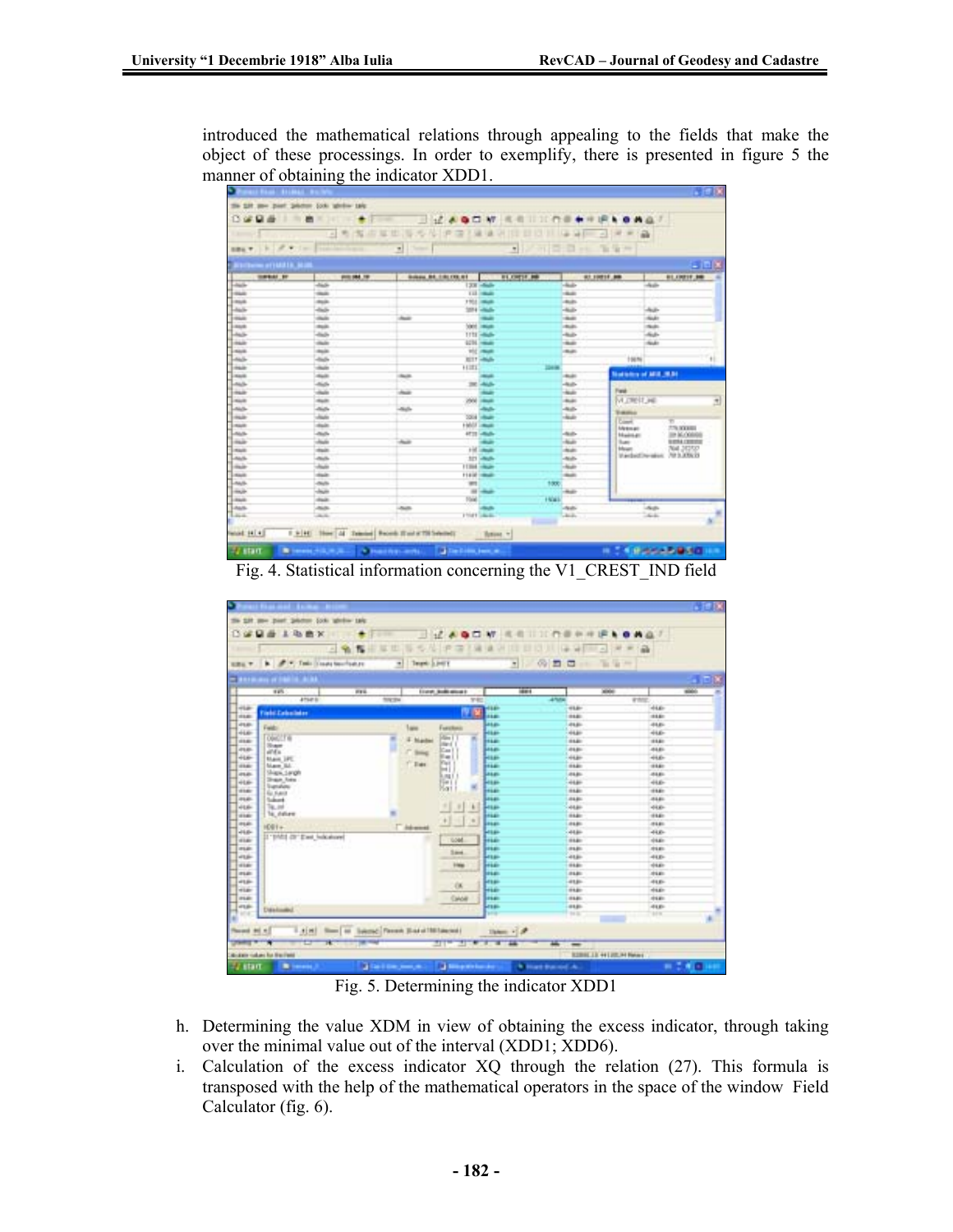- j. Realizing the corresponding divisions in order to carry out the reports XVD/10, …, XVG/60 and their inscription in distinct columns.
- k. Determining the possibility through the intermediary of the relation (28). Practically, in this case, there is about settling and taking over the minimal values out of the interval XVD/10, …, XVG/60.



Fig. 6. Calculating the surplus indicator XQ

The obtained result for the allowable cut indicator through the method of the indicating growth is 2802  $m<sup>3</sup>$ . In order to verify, this indicator was determined with the help of two other types of software: the software AS which is still being used on the national level in view of determining the possibility and the software Microsoft Excel. The obtained results were identical.

# **5. Conclusions**

The particular facilities that the software ArcGIS contains make of this one an instrument of great help for the experts who work with any type of geographical data. The rich possibilities for processing the database, inclusively through the intermediary of the software sequences VBA (integrant part of ArcGIS), confer to this product software a particular flexibility and recommend it as one of the most adequate, easy to be applied and perfectly adapted to the realities in the forestry sector.

# **6. Bibliography**

- *1. Burrough, P.A., McDonnell, R.A., 1998: Principles of Geographic Information Systems. Oxford University Press, 333p.;*
- *2. Duckham, M., Goodchild, M., Worboys, M., 2003: Foundations of Geographic Information Science. Taylor & Francis, London and New York, 257p.;*
- *3. Giurgiu, V., Decei, I., Armăşescu, S., 1972: Biometria arborilor şi arboretelor din România Tabele dendrometrice. Editura Ceres, Bucureşti, 1155p.;*
- *4. Lang, L., 1998: Managing natural resources with GIS. ESRI, Redlands, CA, 117p.;*
- *5. Lo C.P., Yeung A.K.W., 2002: Concepts and Techniques of Geographic Information Systems. Prentice Hall, Upper Saddle River, New Jersey 07458, 492p.;*